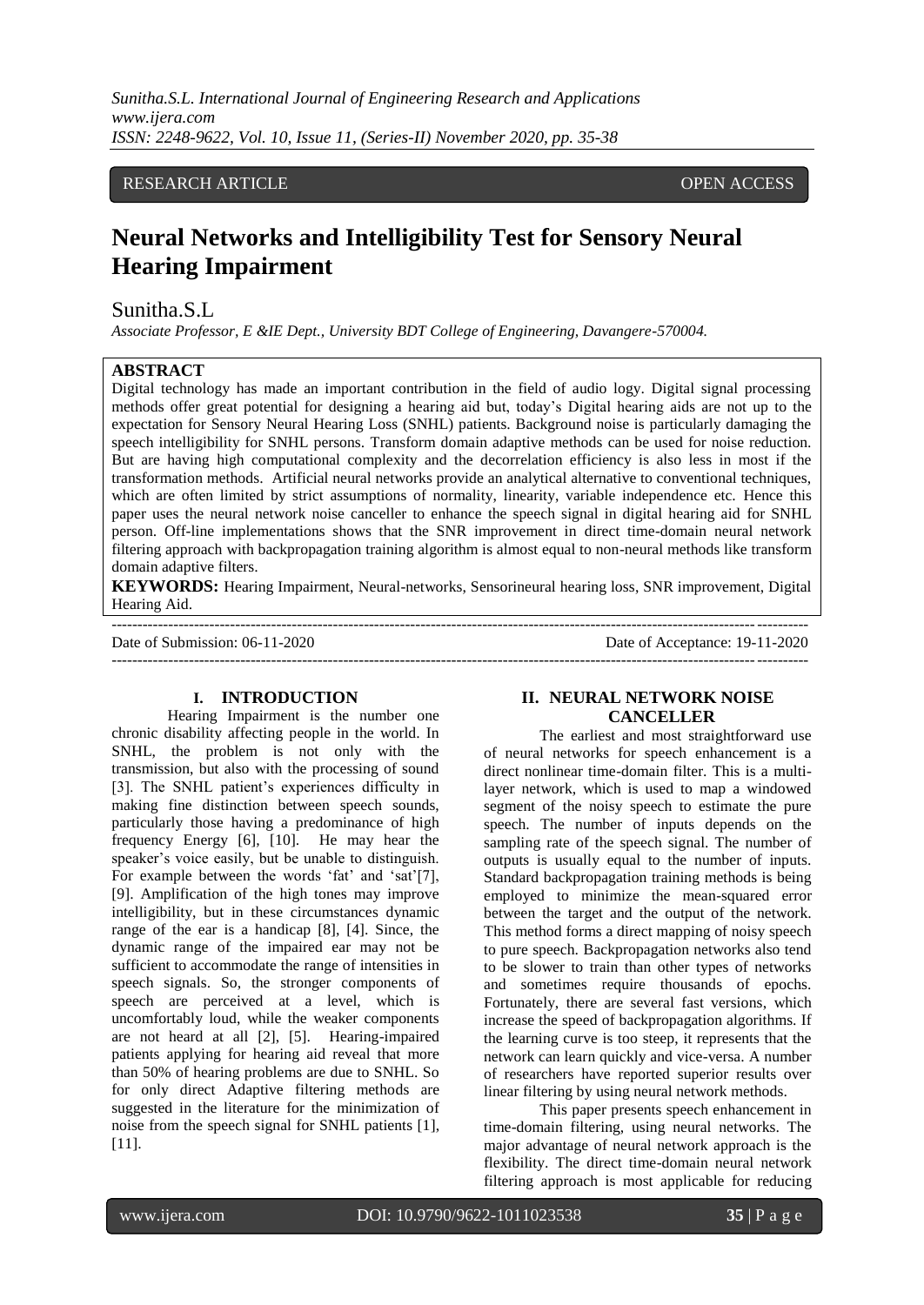noises like babble, low frequency etc. Off-line implementation shows that the SNR improvement in neural network trained withbackpropagation algorithm is almost equal to non-neural methods.

The network is trained on 3 different sentences from different speakers. The network was tested using a speech signal, which not in the training set. The algorithm is evaluated for corrupted speech signals with different types of noises like cafeteria, low frequency and babble noise with different SNR. The various parameters like µ, number of layers in the network and number of neurons in each layer were changed and the performance of the algorithm was evaluated. The input signal is a speech sentence in English and is recorded with sampling frequency 22050 Hz in different noisy conditions to evaluate the effectiveness in removing the noise from the speech signal.

The performance of the algorithm was studied, for different values of  $\mu$ , number of layers and numbers of neurons in each layers. From the studies we noticed that for  $\mu = 0.01$ , number of layers are three (one input layer, one hidden layer and one output layer) has best suitable for this particular application. The number of neurons used in the network are 40 in each layers (40:40:40) and the sigmoid function is used as the activation function.

For different input SNR, the output SNR and convergence ratios are calculated. Off-line implementations show that the SNR improvement in direct time-domain neural network filtering approach with backpropagation training algorithm is 11.02 dB for 1dB input SNR. The learning curve (steep curve) shows that, the network can converge to the optimal solution. The network outcome is tabulated in table and the resulted speech signal is as shown in figure 1.

|                    | $SNR$ of the $\vert SNR$ of the output signal in |
|--------------------|--------------------------------------------------|
| input signal in dB | dВ                                               |
|                    | 9.97                                             |
|                    | 11.02                                            |
|                    | 12.29                                            |

*Table 6.1 SNR of the output signal for different input SNR to NN filtering*



*Figure 1 Pure signal, contaminated signal and NN filtered signal*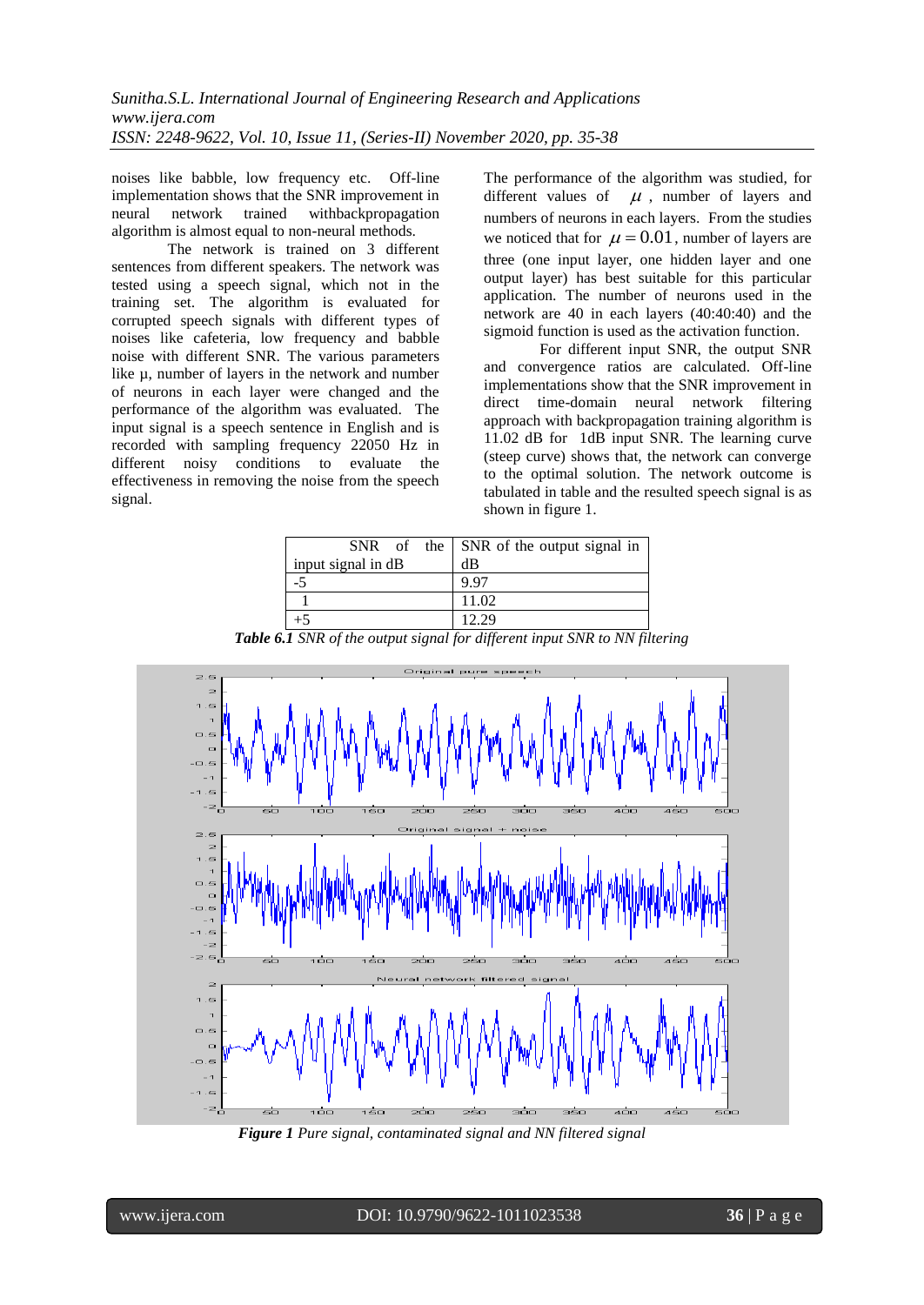# **III. INTELLIGIBILITY TEST**

In order to measure the performance of clinical intelligibility of the algorithms listening tests were carried out. The tests were conducted on both hearing impaired and normal hearing persons. The experiment was carried out in a room whose size was about 4 m by 5 m. The main speaker and the noise source were placed 2.5 feet away from the microphones. For speech intelligibility test, we processed 10 sentences with different noise. These tests were performed on 15 subjects, 5 with normal hearing (Group 1), 5 with a mild to moderate SNHL (Group 2) and 5 with moderate to severe SNHL loss (Group 3). In the experimental evaluation, the target source was a male speaker reading sentences and interference consisted of 3 different types of noise (1) cocktail party noise (2) five speaker babble (3 male and 2 female) (3) low frequency noise. The noise level is varied to get different SNR. The subjects were listened the original, the noisy and the filtered signals. The percentage of correct responses was recorded. The results are displayed in Tables 2, 3 and 4 for –5dB input SNR. The result indicates that a considerable improvement is obtained, particularly for moderate to severe SNHL subjects.

| Group1 | Group 2 | Group 3                                                               |
|--------|---------|-----------------------------------------------------------------------|
| 96 %   | 78 %    | 63 %                                                                  |
|        |         | <b>Table 2</b> Average intelligibility score for the noiseless signal |

| Types of noise                                                     | Cocktail party noise | Babble noise | Low frequency noise |
|--------------------------------------------------------------------|----------------------|--------------|---------------------|
| Group1                                                             | 73 %                 | 78 %         | 83 %                |
| Group 2                                                            | 31 %                 | 34 %         | 38 %                |
| Group 3                                                            | 15 %                 | 13 %         | 16%                 |
| <b>Table 2</b> August intelliption opens for the signal plus noise |                      |              |                     |

|  |  | Table 3 Average intelligibility score for the signal plus noise |  |  |  |
|--|--|-----------------------------------------------------------------|--|--|--|
|--|--|-----------------------------------------------------------------|--|--|--|

| Types of noise | Cocktail party noise | Babble noise | Low frequency noise |
|----------------|----------------------|--------------|---------------------|
| Group1         | 95 %                 | 92 %         | 93.5 %              |
| Group 2        | 76 %                 | 74 %         | 73 %                |
| Group 3        | 68 %                 | 65 %         | 63 %                |

*Table 4 Intelligibility improvements by neural network noise canceller for three groups of subjects.*

The result of recognition test for filtered signals is displayed in Table 3. It is seen that after adaptive neural network processing the intelligibility improvement is achieved. Neural network filter showed an average intelligibility improvement of 1 % with normal subjects, 1 % with mild to moderate SNHL subjects and 5 % with moderate to severe SNHL subjects as compared to adaptive least means square noise reduction methods with cocktail party noise.

#### **REFERENCES**

- [1]. Bernard Widrow and Samuel D.Stearns. Adaptive Signal Processing, Pearson Education Asia, 2002.
- [2]. Baer.T., Moore.B.C., Kulk.K., Effects of low pass filtering on the intelligibility of speech in noise for people with and without dead regions at high frequencies. Journal on Acoustic soc Am. 2009 Sept: 112(3 pt 1). page No 1133-44.
- [3]. Baer. T., Moore.B.C and Gatechouse. Spectral contrast enhancement of speech in noise for listeners with sensorineural hearing impairment: effects on intelligibility, quality,

and response times. Journal on Rehabilitation, 1993:30(1). Page No 49-72.

- [4]. Chung.K. Challenges and recent developments in Hearing Aids, Trends Amplif.2009:8(3). Page No 83-124.
- [5]. Hornsby.B.W and Ricketts.T.A. The effects of compression ratio, signal-to-noise ratio and level on speech recognition in normal-hearing listeners. Journal on Acoustics soc Am. 2001 June: 109(6). Page No 2964-73.
- [6]. Dr. Harry Levitt, Noise reduction in Hearing aids: An overview. Journal of Rehabilitation Research and Development. Jan-Feb 2001,Vol.38. No.1.
- [7]. Moore. B.C., Stainsby . T.H., Alcantara. J.I., Kuhnel. V, The effect of speech intelligibility of varying compression time constants in a digital hearing aid. International Journal on Audio logy. 2004 Jul-Aug: 43(7), Page No. 399-409.
- [8]. Rankovic.C.M, Factors governing speech reception benefits of adaptive linear filtering for listeners with sensorineural loss. Journal on Acoustics Soc Am. 1998 Feb: 103(2). Page No 1043-57.